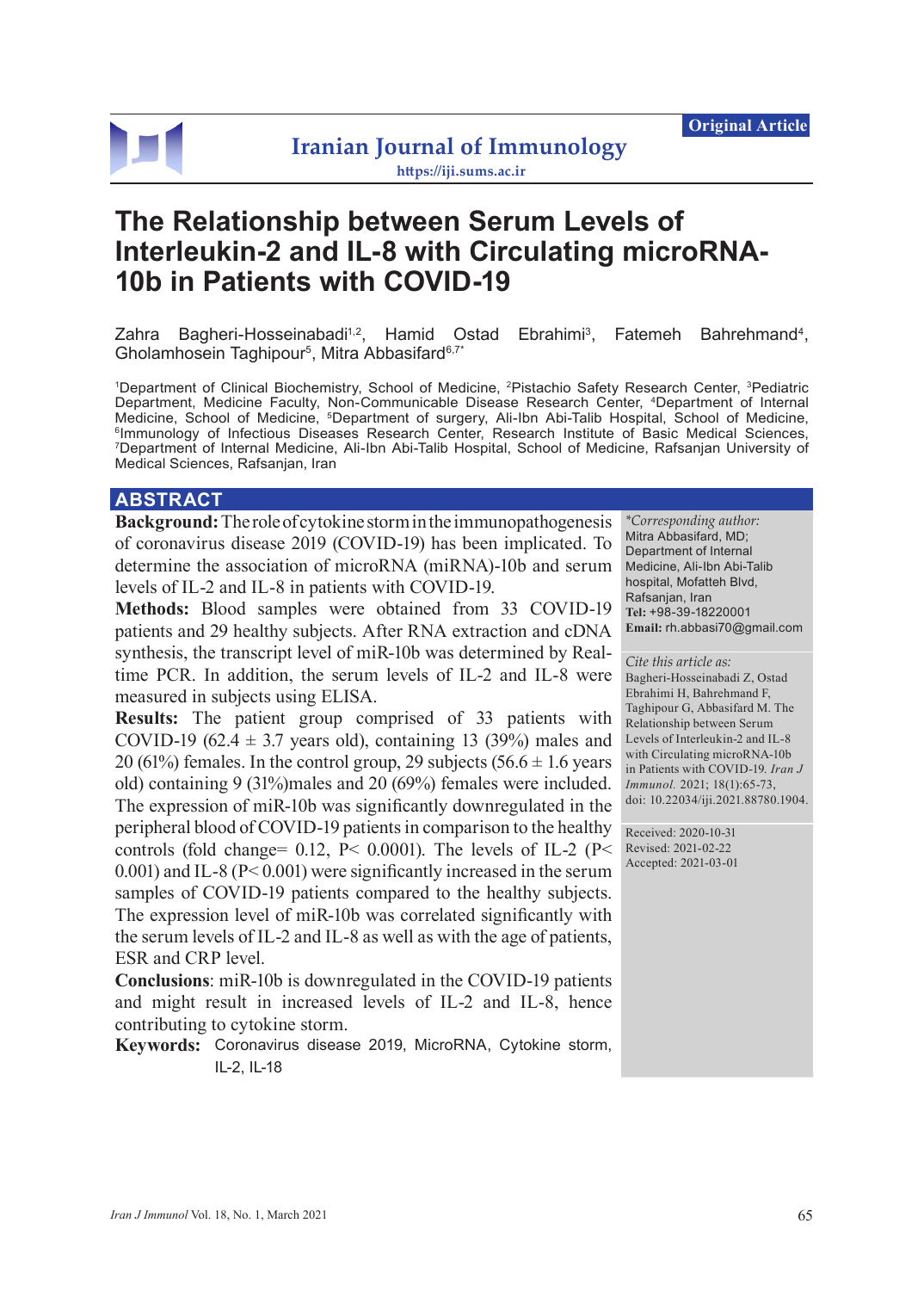### **INTRODUCTION**

The recently emerging coronavirus disease 2019 (COVID-19), caused by the severe acute respiratory syndrome coronavirus 2 (SARS-CoV-2), has become pandemic since late 2019 (1). Based on the declaration of the World Health Organization (WHO), a deadly pandemic of COVID-19 affects all lives (2). SARS-CoV-2 attacks the lungs and other tissues, such as the heart and kidney, that express angiotensin-converting enzyme 2 (ACE2) receptor, and causes damage to these organs (3, 4). While COVID-19 occurs frequently in a mild form, the patients with acute respiratory distress syndrome (ARDS), shock, cardiovascular injury, or multi-organ dysfunction are common that are accompanied by a systemic inflammatory response (5). In this context, the inflammatory cytokines increase and result in cytokine release syndrome (CRS), also known as cytokine storm, which plays a critical function in the severity of COVID-19 clinical symptoms.The produced cytokine profile in COVID-19 cases is usually different. Some studies indicate the role of the innate immune system in cytokine storm development and other studies introduce the cytokines of the adaptive immune system as the main cause of the disease (6). Nevertheless, it was not distinct that which cytokines are the major cause of severe symptoms in the patients with COVID-19 (7).

Interleukin (IL)-2 is one of the most important cytokines of the adaptive immune system and was first defined as a T cell growth factor (8). *IL2* gene is located on chromosome 4 (4q27) (9), and its product (i.e. IL-2 cytokine) is a pleiotropic cytokine. IL-2 induces the proliferation and differentiation of both pro and anti-inflammatory T cells by binding with high affinity (Kd  $\approx 10$ −11 M) to the trimeric IL-2 receptor (IL-2R) (8). Some studies have reported that patients with severe COVID-19 have higher plasma levels of IL-2 and IL-2R than patients with nonsevere forms of the disease (10-13).

Known as C-X-C motif chemokine ligand 8 (CXCL8) chemokine, IL-8 is a major mediator of the inflammatory response in the innate immune system (14). In humans, the *CXCL8* gene (that encodes the IL-8 protein) is harbored on chromosome 4 (4q13.3) (15). IL-8, also known as a neutrophil chemotactic factor, is produced by various cells like epithelial cells, macrophages, and airway smooth muscle cells (16). This molecule induces chemotaxis of the target cells, mainly neutrophils as well as other granulocytes, which causes them to migrate to the infection site (17). Severe symptoms in some patients with COVID-19 are accompanied by promoted levels of inflammatory cytokines, such as IL-8 (10, 18).

Nevertheless, the exact roles of IL-2 and IL-8 in the development of cytokine storms in patients with COVID-19 and progression of the disease severity are not completely understood. Additionally, the main mechanism of cytokine storm development and altered expression of these molecules in severe COVID-19 patients is unclear. Therefore, the study of the causes of cytokine storm etiology in patients with COVID-19 is valuable. In this context, regulating factors of transcription and translation are the most important research goals in these patients.

MicroRNAs (abbreviated miRNAs) are small [non-coding RNA](https://en.wikipedia.org/wiki/Non-coding_RNA) molecules that contain approximately 22 [nucleotides](https://en.wikipedia.org/wiki/Nucleotide) and are involved in the modulation of gene expression level (19). These molecules act through basepairing with complementary sequences within target mRNAs (20), which mostly interact with the nucleotides of 3' untranslated region (3′-UTR) to trigger the mRNA degradation and suppression of translation (21). However, it has been reported that miRNAs can interact with other regions of target mRNAs, including the gene's promoter, coding sequence, and 5′- UTR (22). Moreover, it has been shown that miRNAs can activate gene expression under certain conditions (23). miRNAs dynamically interact with their target mRNAs and this interplay relies on numerous factors, such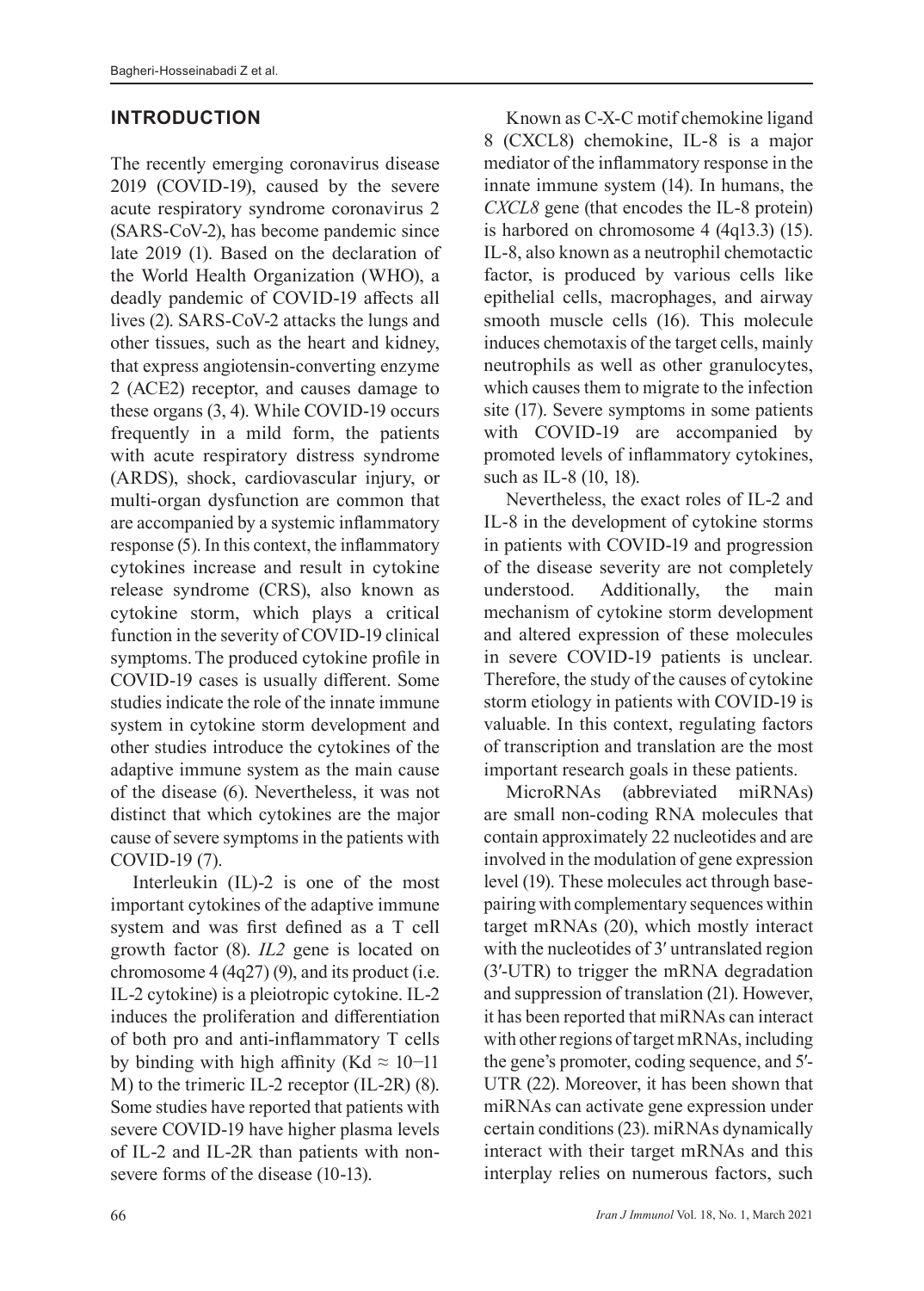as the affinity of miRNA-target, the copy number of miRNAs and target mRNAs, and subcellular location of miRNAs (24). miRNAs play pivotal roles in multiple physiological processes and improper expression of them is involved in the occurrence of multiple diseases (25). Furthermore, miRNAs are released in extracellular body fluids and are engaged in cell–cell communications (26). A bulk of evidence has established that extracellular miRNAs are potential biomarkers for various diseases (27, 28). According to the role of miRNAs in regulating other genes, they might be involved in the modulation of cytokine production in COVID-19 patients.

miR-10b can be upregulated by proinflammatory cytokines, such as IL-6 and tumor necrosis factor (TNF)- $α$  (29); hence, the cytokine storm in COVID-19 patients might impress the expression of miR-10b. On the other side, miR-10b can regulate the production of cytokines (29, 30). This miRNA regulates the levels of CXCL-8, which in turn modulates the infiltration of inflammatory immune cells to the site of inflammation (31). miR-10b has been implicated in multiple immune system-related disorders as well as cancers (29, 30, 32-34), but its role in COVID-19 is still obscure. Therefore, the current investigation aims at evaluating the potential regulatory role of miR-10b on the plasma levels of IL-2, IL-8, and investigate the relationship between these molecules in emerging clinical presentations in patients with COVID-19.

### **MATERIALS AND METHODS**

#### *Study Participants*

The local ethics committee by Rafsanjan University of Medical Sciences endorsed the protocol of this study and all individuals voluntarily signed a written consent to participate in the study. Our study included 33 patients who were hospitalized in Ali-Ebn Abi-Taleb Hospital of Rafsanjan city, Kerman, Iran due to the diagnosis of COVID-19. For all COVID-19 patients, diagnosis of the disease was determined by a positive Real-Time PCR test, radiological data confirming COVID-19 infection, and the approval of an infectious disease specialist. Moreover, 29 age- and sexmatched healthy controls were selected. None of the healthy controls were infected with other viruses and they did not have immunerelated diseases such as autoimmunity, allergy ,and cancer, or liver diseases. C-reactive protein (CRP) concentration and erythrocyte sedimentation rate (ESR) of participants were also evaluated. The Baseline demographic and clinical specifications of COVID-19 patients and healthy individuals are shown in Table 1.

### *Sampling*

All tested plasma samples of the patients were collected immediately after hospital admission. Approximately 5 ml of peripheral blood was taken using an EDTA-containing

| Characteristic |                               | <b>COVID-19</b> patients<br>$(N=33)$ | <b>Healthy subjects</b><br>$(N=29)$ | P value   |  |
|----------------|-------------------------------|--------------------------------------|-------------------------------------|-----------|--|
| <b>Sex</b>     | Male, $N$ $(\%)$              | 13(39%)                              | 9(31%)                              | >0.05     |  |
|                | Female, $N$ (%)               | 20(61%)                              | 20(69%)                             |           |  |
|                | Age (year)                    | $62.4 \pm 3.7$                       | $56.6 \pm 1.6$                      | >0.05     |  |
| $ESR$ (mm/hr)  |                               | $27.6 \pm 16.3$                      | $11 \pm 2.9$                        | < 0.001   |  |
| $CRP$ (mg/L)   |                               | $34.6 \pm 13.6$                      | $3.8 \pm 2.1$                       | < 0.001   |  |
| Comorbidities  | Hypertension, $N$ (%)         | 6(18%)                               | <b>NA</b>                           | <b>NA</b> |  |
|                | Cardiovascular disease, N (%) | 2(6%)                                | <b>NA</b>                           | <b>NA</b> |  |
|                | Diabetes, $N$ $(\%)$          | 4(12%)                               | <b>NA</b>                           | <b>NA</b> |  |

#### **Table 1. Baseline and demographic characteristics of COVID-19 patients and healthy controls.**

COVID-19; Coronavirus disease 2019, ESR; Erythrocyte sedimentation rate, CRP; C-reactive protein, NA; not available.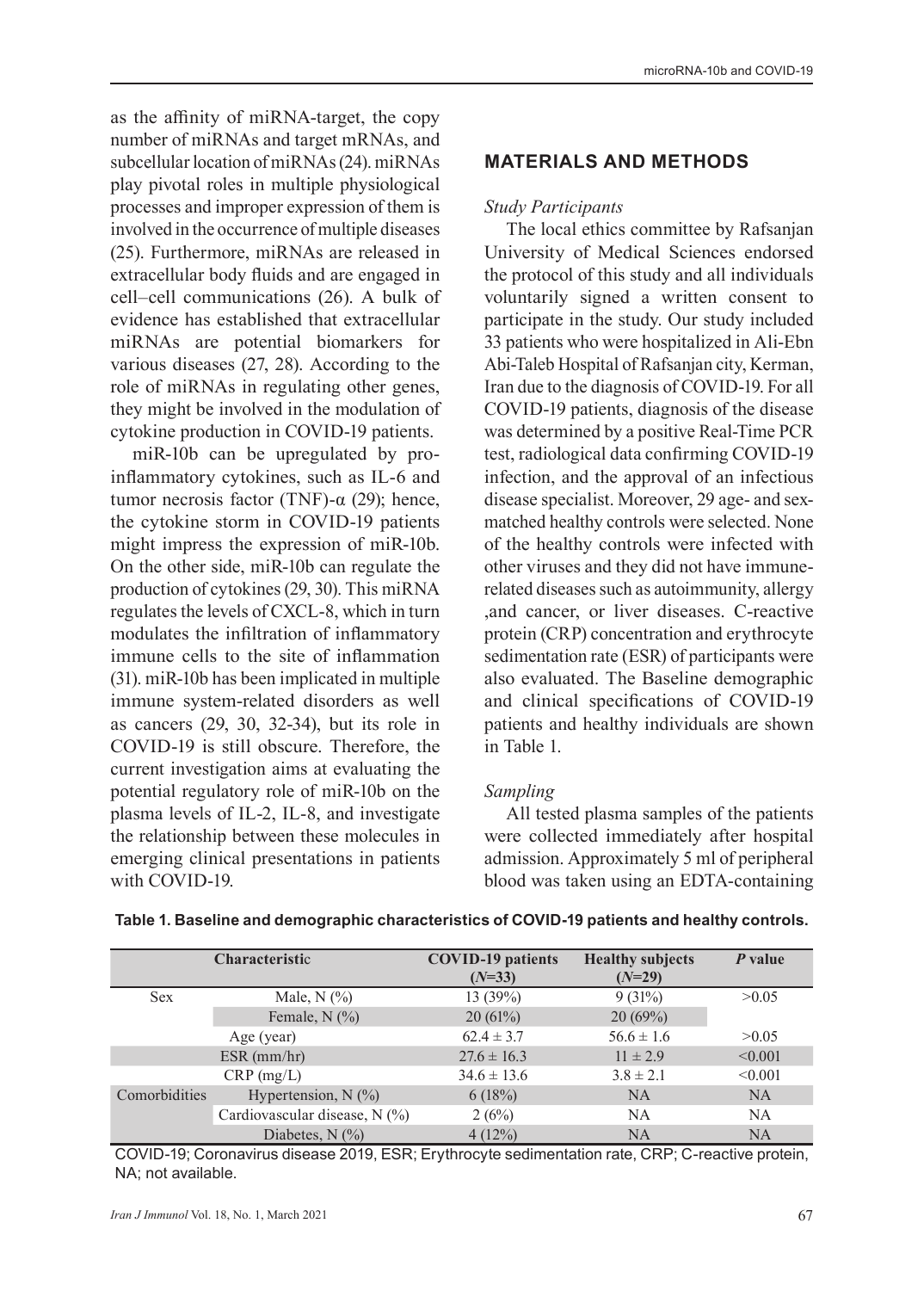tube from each patient and healthy control. Plasma samples were isolated by 2500 rpm/10 min centrifugation and stored at −80°C until further experiments.

### *Cytokines Analysis*

Plasma levels of IL-2 and IL-8 were examined exerting the commercial enzymelinked immunosorbent assay (ELISA) kits (Karmania Pars Gene, Iran) following manufactures' instructions. The sensitivity of the assay was 4 pg/ml for IL-2 and 2 pg/ml for IL-8. The absorbance (optical density (OD)) was measured at 450 nm wavelength.

### *RNA Isolation and Quantitative mRNA Expression*

RNA was isolated from plasma using miRNeasy Serum/Plasma Kit (Cat No. 217184, QIAGEN, USA) complying with the manufactures' guidelines. The purity and concentration of the isolated RNA were confirmed using the relative absorbance ratio at A260/A280 and A260/A230 by a spectrophotometer (Nano Drop 2000, Thermo Scientific, USA). The purified RNA was stored at -80°C for later analysis. For miR-10b quantification via Real-Time PCR in all samples, template RNA was reverse-transcribed by miScript II RT Kit (Cat No. 218161, QIAGEN, USA) following the company's guidelines, in Thermal Cycler instrument (Eppendorf, Germany). Then, cDNA was used in each of the qPCR assays by ABI StepOnePlus real-time PCR System and miScript SYBR® Green PCR Kit (Cat No. 218073, QIAGEN, USA). The qPCR analyses were conducted in triplicate. The expression levels of miR-10b were normalized using U6 small nuclear RNA (U6 snRNA) as reference RNA. Also, the qPCR results were evaluated using the comparative threshold cycle method (2−∆∆ct), as described by Schmittgen and Livak (35).

## *Statistical Analysis*

The evaluation of data for normal distribution was done using Kolmogorov– Smirnov test. To compare non-parametric scale values, the Mann–Whitney *U*-test was used. Pearson's and Spearman's correlations, where appropriate, were exerted to measure the correlation between scale variables. For drawing the graphs, the GraphPad Prism version 6.00 for Windows (GraphPad Software, La Jolla, CA, USA) was used. Data analysis was conducted by SPSS software version 22 for windows (SPSS, Chicago, IL, USA). The study results were presented as mean  $\pm$  standard error of the mean (SEM), with statistical significance set at a *P* less than 0.05.

# **RESULTS**

### *Baseline Data of the Patients*

Table 1 demonstrates the specifications of the study participants in the current research. The patient group comprised 33 patients with COVID-19, with a mean age of  $62.4 \pm 3.7$  years old, involving 13 (39%) males and 20 (61%) females. In the control groups, 29 subjects, containing 9 (31%) males and 20 (69%) females, with a mean age of  $56.6 \pm 1.6$  years old were included. The patient and control groups were age- and sex-matched. The ESR level in the patients and controls were  $27.6 \pm 16.3$  and  $11 \pm 2.9$ mm/hr, respectively (*P*< 0.001). There were also increased levels (*P*< 0.001) of CRP in the COVID-19 patients compared to the controls  $(34.6 \pm 13.6 \text{ vs. } 3.8 \pm 2.1 \text{ mg/L})$ . The most causes of comorbidities in the patients were 6 (18%) subjects with hypertension, 4 (12%) cases with diabetes, and 2 (6%) subjects with cardiovascular disease.

### *miRNA expression and serum level of cytokines*

The expression of miR-10b was observed to be significantly downregulated in the blood samples of COVID-19 patients in comparison to the healthy controls (fold change= 0.12, *P*< 0.0001; Figure 1.A). However, the cytokine level of IL-2 was significantly higher in the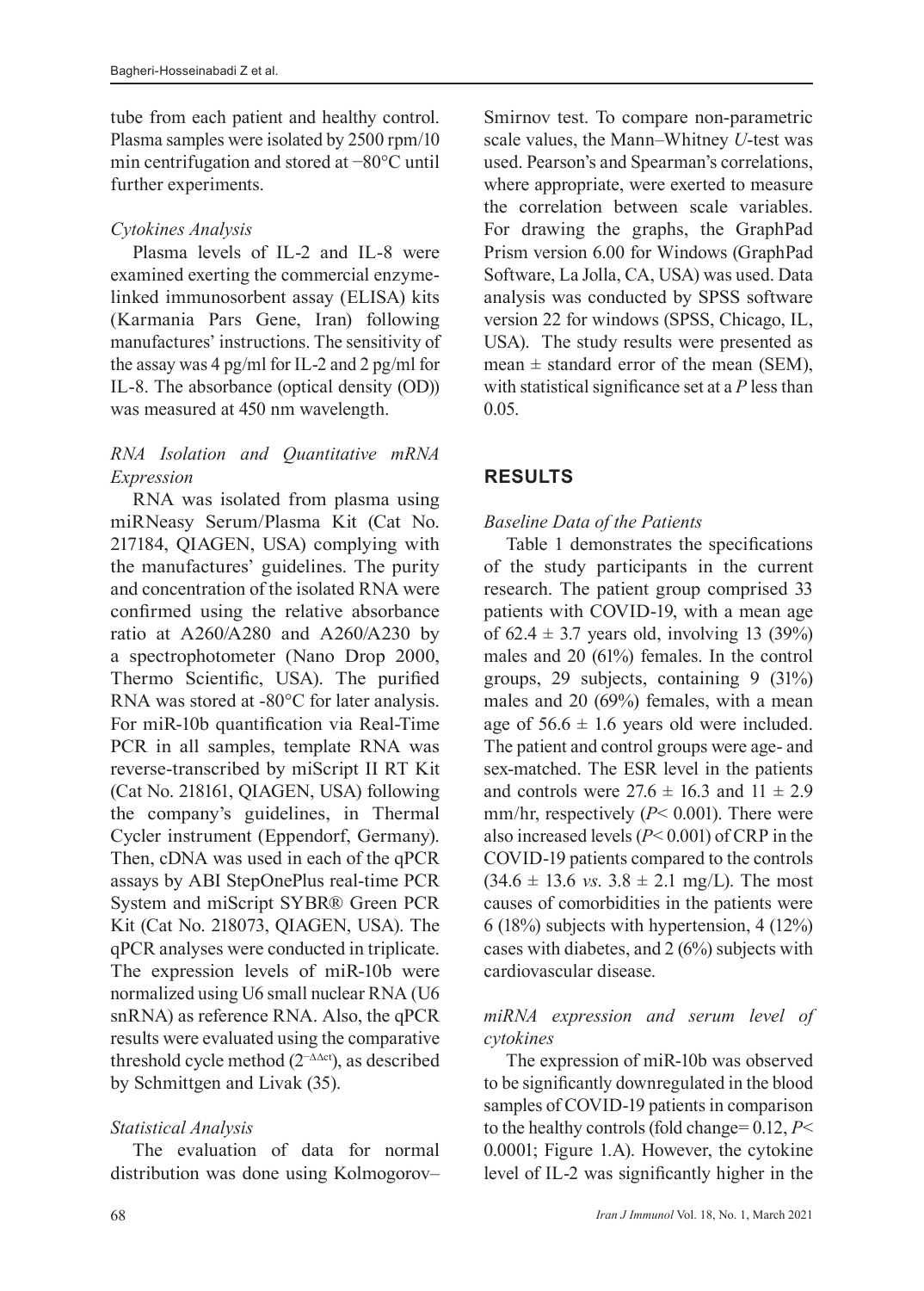

**Figure 1.** Expression level of miR-10b in the peripheral blood and serum levels of IL-2 and IL-8 in the COVID-19 patients and healthy controls.



**Figure 2.** Expression level of miR-10b in the peripheral blood and serum levels of IL-2 and IL-8 in the male and female subjects with COVID-19.

serum of COVID-19 subjects compared to the healthy control group (*P*< 0.001; Figure 1.B). There was a higher level of IL-8 in the serum of the patient group than the healthy control group (*P*< 0.001; Figure 1.C).

The expression level of miR-10b was significantly downregulated in the blood samples of male COVID-19 cases in comparison to female COVID-19 subjects (fold change= 0.63, *P*= 0.032; Figure 2.A). It was detected that serum level of IL-2 was higher in the male COVID-19 cases compared with female COVID-19 patients ( $P = 0.015$ , Figure 2.B). Furthermore, the serum level of IL-8 was higher significantly in the male COVID-19 subjects compared with female COVID-19 cases (*P*= 0.028, Figure 2.C).

#### *Correlation analysis*

The expression level of miR-10b was correlated significantly with the serum levels of IL-2 (*r*= -0.66, *P*= 0.017) and IL-8 (*r*= -0.58, *P*= 0.024) in the COVID-19 patients. The expression level of miR-10b in serum was correlated significantly with the age of patients (*r*= -0.53, *P*= 0.037). However, the serum levels of IL-2 and IL-8 were not correlated with the patient's age. A correlation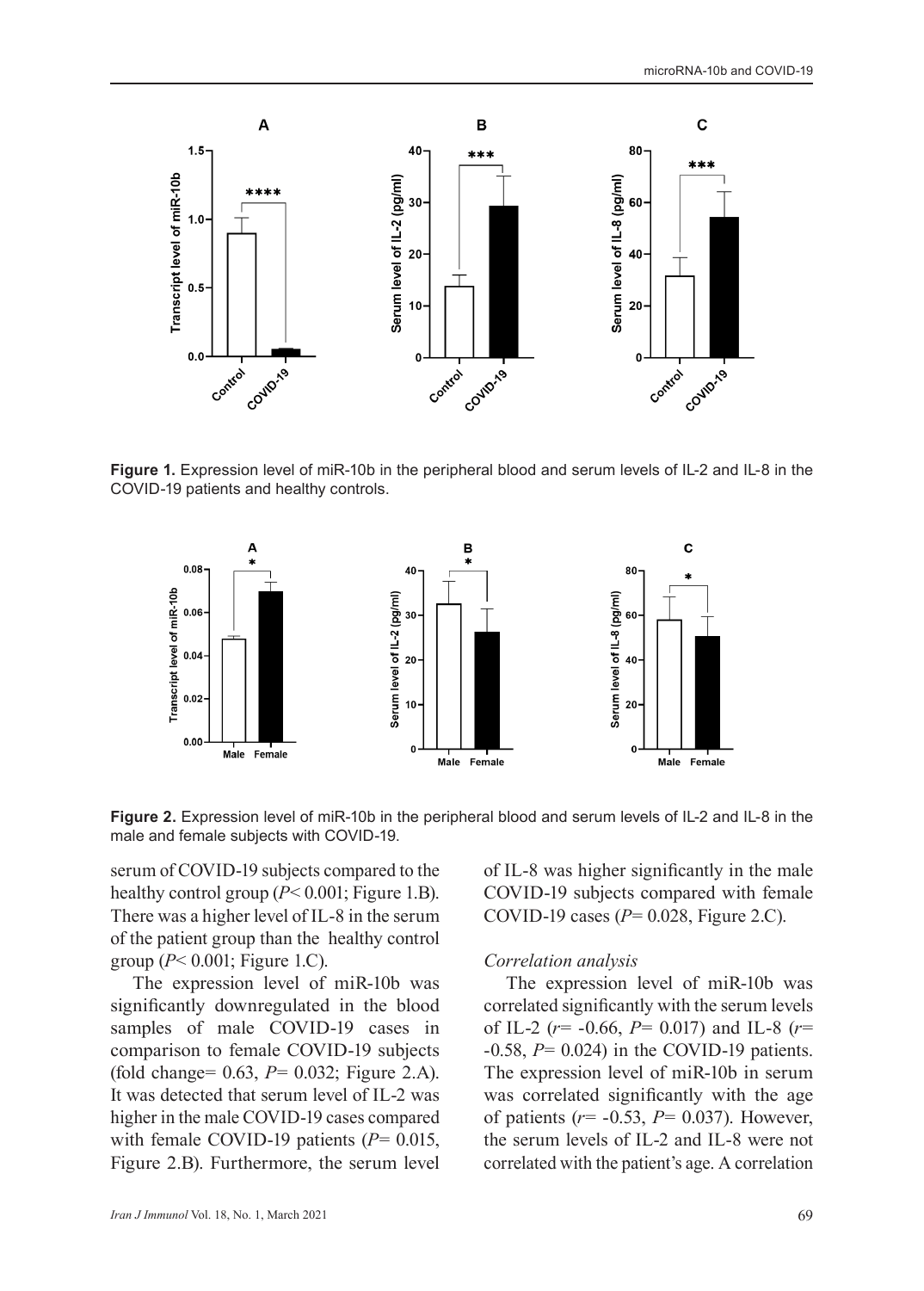| <b>Item</b> | $\Pi -2$            | $IL-8$           | Age              | <b>ESR</b>                                                              | <b>CRP</b>                                            |
|-------------|---------------------|------------------|------------------|-------------------------------------------------------------------------|-------------------------------------------------------|
| $miR-10h$   | $r = -0.66$ , $P =$ | $r = -0.58, P =$ | $r = -0.53, P =$ | $r = -0.64, P =$                                                        | $r = -0.71$ , $P = 0.008$                             |
|             | 0.017               | 0.024            | 0.037            | 0.011                                                                   |                                                       |
| $II - 2$    | -                   |                  |                  | $r=0.12, P=0.166$ $r=0.18, P=0.245$ $r=0.41, P=0.074$ $r=0.68, P=0.019$ |                                                       |
| IL-8        | -                   | -                |                  |                                                                         | $r=0.23, P=0.371$ $r=0.72, P=0.004$ $r=0.39, P=0.088$ |

**Table 2. Correlation of miRNA, IL-2, and IL-8 with demographic and para-clinical characteristics of the COVID-19 subjects.**

IL; Interleukin, ESR; Erythrocyte sedimentation rate, CRP; C-reactive protein

was detected between the transcript level of miR-10b and ESR (*r*= -0.64, *P*= 0.011) and CRP level (*r*= -0.71, *P*= 0.008) in the COVID-19 subjects. The serum level of IL-2 was correlated significantly with CRP level in the subjects ( $r = 0.68$ ,  $P = 0.019$ ). However, the IL-18 level indicated significant correlation  $(r= 0.72, P= 0.004)$  with ESR in the patients (Table 2).

### **DISCUSSION**

Here in this research, we determined, for the first time, the transcript level of miR-10b in the peripheral blood samples of the COVID-19 cases and evaluated its association with the IL-8 and IL-2 as well as pre-clinical presentations of the patients. It was detected that patients with COVID-19 had decreased expression levels miR-10b compared to the healthy controls. Besides, the serum levels of IL-2 and IL-8 were higher in the COVID-19 cases in comparison to the healthy controls.

In a study to profile the transcript level of miRNAs, Li *et al*. (36) examined the peripheral blood of 10 COVID-19 cases and four healthy controls. This study indicated that 35 miRNAs were overexpressed and 38 miRNAs were underexpressed in the peripheral blood of COVID-19 patients in comparison to controls. The top 10 miRNAs with highest reduction were hsa-miR-183- 5p, hsa-miR-627-5p, hsa-miR-941, hsa-miR-21-5p, hsa-miR-20a-5p, hsa-miR-146b-5p, hsa-miR-454-3p, hsa-miR-18a-5p, hsa-miR-340-5p, and hsa-miR-17-5p. By performing cluster analysis, it was recognized that all of the differentially expressed miRNAs targeted

genes involved in the modulation of molecular functions, cellular components, and biological processes. By performing enrichment analysis, it was detected that protein kinases, peptidases, and the ubiquitin system had the greatest enrichment categories. As a consequence, aberrant expression of miRNAs might play a role in the modulation of the immune responses and viral replication in the COVID-19 (36). Our analysis indicated that miR-10b was downregulated in the peripheral blood samples of the COVID-19 cases in comparison to the controls.

Cytokine storms in the COVID-19 patients associate with the uncontrolled production of proinflammatory cytokines, such as IL-2, IL-6, IL-8, and TNF-α, which leads to aberrant hyper-responses of the immune system. This hyperactivation of the immune system culminates in acute lung injury and ARDS. As a consequence, acknowledging the mechanisms causing cytokine storms and targeting the involved cytokine with different strategies can contribute to ameliorate the COVID-19 patients and achieve better clinical outcomes (37). IL-2 is involved in the stimulation of the proliferation and differentiation of both pro and antiinflammatory T cells by ligation to IL-2R (8). Several investigations have demonstrated that severe COVID-19 cases have increased plasma levels of IL-2 and IL-2R than patients with non-severe forms of the disease (10- 13). Furthermore, IL-8 is involved in the chemotaxis of immune cells, particularly neutrophils, to the site of involvement by an infectious agent (17). Studies have reported that IL-8 is higher in the serum of COVID-19 cases than eventuated in the presentation of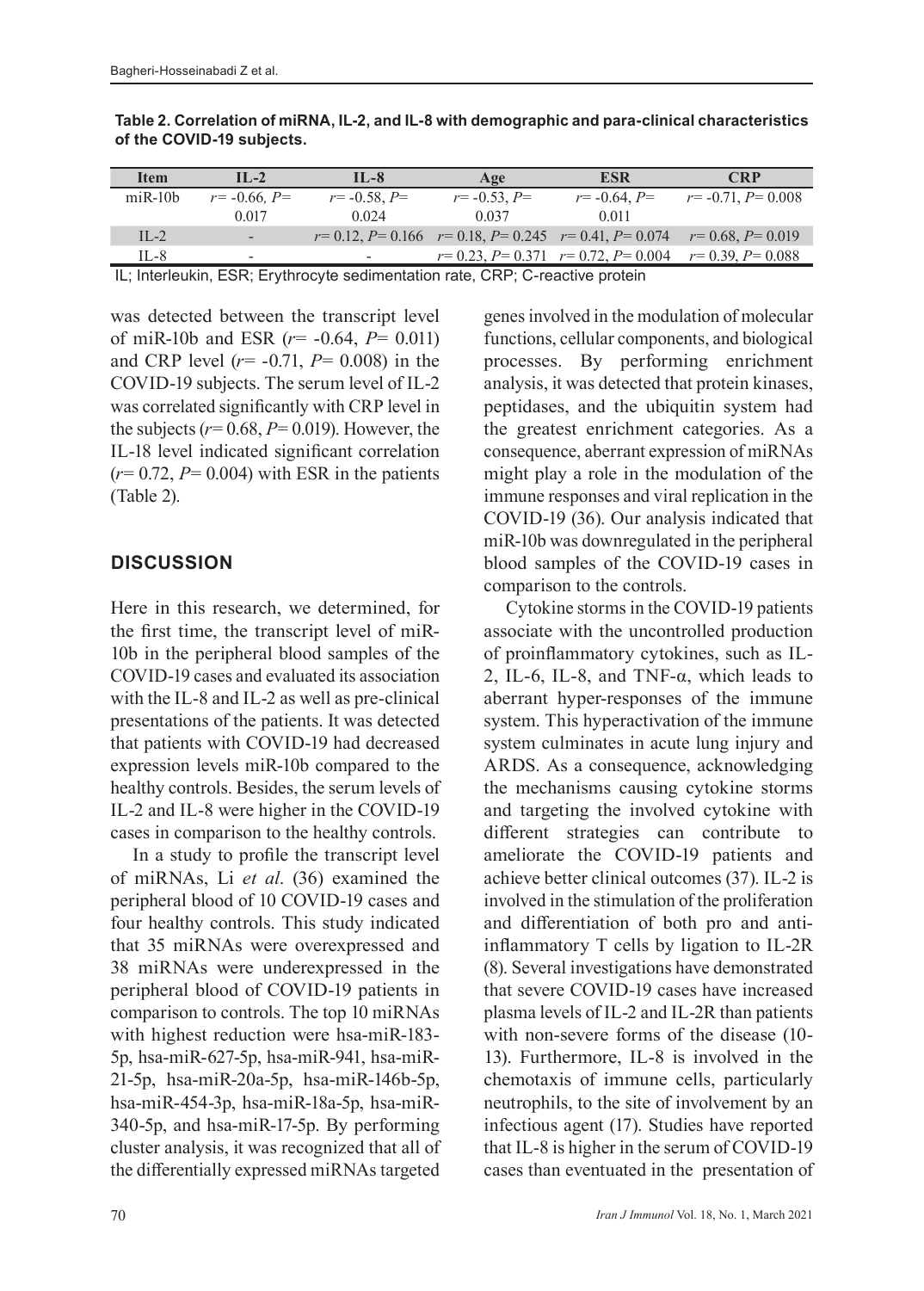severe manifestations in the patients (10, 18). Our study also indicated that levels of both IL-2 and IL-8 were higher in the serum samples of the COVID-19 cases compared to the controls. In addition, the increased levels of these cytokines were correlated with an inflammatory state in the subjects, as presented by CRP and ESR. Furthermore, we observed that downregulated transcription level of miR-10b was correlated with increased cytokine levels. As a consequence, miR-10b might be involved in the modulation of cytokine storm and inflammation in the COVID-19 cases.

Liu *et al*., by conducting a retrospective investigation of 1190 COVID-19 cases, indicated that males were more frequently infected with the disease. Additionally, increased rates of acute cardiac injury (9.1% vs. 4.3%), acute kidney injury (5.5% vs. 2.9%), and disseminated intravascular coagulation (2.5% vs. 0.7%,) were observed in male subjects compared to the females. Additionally, male COVID-19 subjects had an increased hospital mortality rate (15.7% vs. 10.3%) in comparison to the female COVID-19 subjects. It appears that the male gender is related to a poor prognosis of COVID-19 (38). In line with these pieces evidence, our investigation indicated that cytokine stormrelated mediators in the COVID-19 patients, IL-2 and IL-8, were higher in the male patients in comparison to the female patients. On the other side, the miRNA regulating these cytokines (miR-10b) was detected to be lower in the male subjects compared to the female patients. Besides , aging has been associated with higher frequency and severity of the COVID-19 (39). We observed that miR-10b had a negative correlation with the age of COVID-19 patients. These observations suggest that a higher decrease in the miR-10b levels per aging in the COVID-19 patients may be associated with higher inflammation and cytokine storm, leading to higher mortality rate and severity of the diseases. However, it should be noted that none of the IL-2 and IL-8 levels were

correlated with the age of the subjects. As a result, miR-10b may regulate other cytokines involved in the cytokine storm phenomenon of the COVID-19 subjects, a hypothesis that requires further examination.

### **CONCLUSIONS**

Considering all the facts, we indicated that miR-10b is downregulated in the peripheral blood samples of the COVID-19 cases that might be in association with increased levels of IL-2 and IL-8 in these patients. The aberrant levels of these factors were associated with male sex, aging, and inflammatory state in the COVID-19 patients. Further investigations are required to disclose the exact involvement of miR-10b, IL-2, and IL-8 in the immunopathogenesis of COVID-19.

### **ACKNOWLEDGMENTS**

The authors are grateful to the patients for their participation in the study.

**Conflict of interest:** None declared.

### **REFERENCES**

- 1. MacIntyre CR. Global spread of COVID-19 and pandemic potential. Global Biosecurity. 2020;1(3).
- 2. Covid C, COVID C, COVID C, Chow N, Fleming-Dutra K, Gierke R, et al. Preliminary estimates of the prevalence of selected underlying health conditions among patients with coronavirus disease 2019—United States, February 12– March 28, 2020. Morbidity and Mortality Weekly Report. 2020;69(13):382.
- 3. Zhou P, Yang X-L, Wang X-G, Hu B, Zhang L, Zhang W, et al. A pneumonia outbreak associated with a new coronavirus of probable bat origin. nature. 2020;579(7798):270-3.
- 4. Turner AJ, Hiscox JA, Hooper NM. ACE2: from vasopeptidase to SARS virus receptor. Trends in pharmacological sciences. 2004;25(6):291-4.
- 5. Han S, Mallampalli RK. The acute respiratory distress syndrome: from mechanism to translation.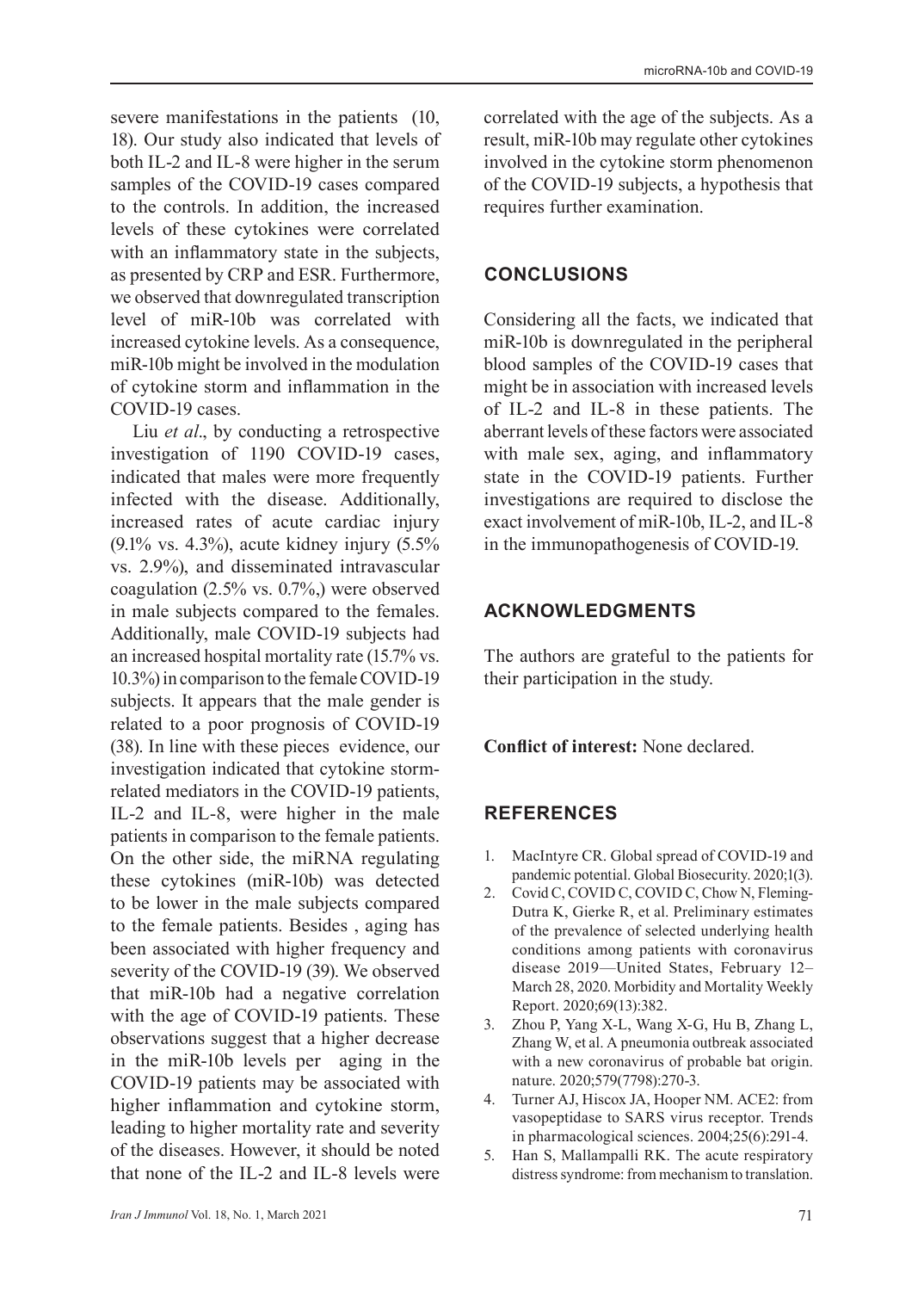The Journal of Immunology. 2015;194(3):855-60.

- 6. Rothan HA, Byrareddy SN. The epidemiology and pathogenesis of coronavirus disease (COVID-19) outbreak. Journal of autoimmunity. 2020:102433.
- 7. Azkur AK, Akdis M, Azkur D, Sokolowska M, van de Veen W, Brüggen MC, et al. Immune response to SARS‐CoV‐2 and mechanisms of immunopathological changes in COVID‐19. Allergy. 2020;75(7):1564-81.
- 8. Ross SH, Cantrell DA. Signaling and function of interleukin-2 in T lymphocytes. Annual review of immunology. 2018;36:411-33.
- 9. Tindall EA, Hoang HN, Southey MC, English DR, Hopper JL, Giles GG, et al. The 4q27 locus and prostate cancer risk. BMC cancer. 2010;10(1):1-6.
- 10. Huang C, Wang Y, Li X, Ren L, Zhao J, Hu Y, et al. Clinical features of patients infected with 2019 novel coronavirus in Wuhan, China. The lancet. 2020;395(10223):497-506.
- 11. Hu B, Huang S, Yin L. The cytokine storm and COVID‐19. Journal of medical virology. 2020.
- 12. Chen G, Wu D, Guo W, Cao Y, Huang D, Wang H, et al. Clinical and immunological features of severe and moderate coronavirus disease 2019. The Journal of clinical investigation. 2020;130(5).
- 13. Liu J, Li S, Liu J, Liang B, Wang X, Wang H, et al. Longitudinal characteristics of lymphocyte responses and cytokine profiles in the peripheral blood of SARS-CoV-2 infected patients. EBioMedicine. 2020:102763.
- 14. Liang N, Kitts DD. Chlorogenic acid (CGA) isomers alleviate interleukin 8 (IL-8) production in Caco-2 cells by decreasing phosphorylation of p38 and increasing cell integrity. Int J Mol Sci. 2018;19(12):3873.
- 15. Zhang S, Gao Y, Huang J. Interleukin-8 Gene− 251 A/T (rs4073) Polymorphism and Coronary Artery Disease Risk: A Meta-Analysis. Medical science monitor: international medical journal of experimental and clinical research. 2019;25:1645.
- 16. Hedges JC, Singer CA, Gerthoffer WT. Mitogenactivated protein kinases regulate cytokine gene expression in human airway myocytes. American journal of respiratory cell and molecular biology. 2000;23(1):86-94.
- 17. Petri B, Sanz M-J. Neutrophil chemotaxis. Cell and tissue research. 2018;371(3):425-36.
- 18. Qin C, Zhou L, Hu Z, Zhang S, Yang S, Tao Y, et al. Dysregulation of Immune Response in Patients With Coronavirus 2019 (COVID-19) in Wuhan, China. Clinical Infectious Diseases. 2020;71(15):762-8.
- 19. Catalanotto C, Cogoni C, Zardo G. MicroRNA in Control of Gene Expression: An Overview of Nuclear Functions. Int J Mol Sci. 2016;17(10):1712.
- 20. Bartel DP. MicroRNAs: target recognition and regulatory functions. Cell. 2009;136(2):215-33.
- 21. Ha M, Kim VN. Regulation of microRNA biogenesis. Nature reviews Molecular cell biology. 2014;15(8):509-24.
- 22. Broughton JP, Lovci MT, Huang JL, Yeo GW, Pasquinelli AE. Pairing beyond the seed supports microRNA targeting specificity. Molecular cell. 2016;64(2):320-33.
- 23. Vasudevan S. Posttranscriptional upregulation by microRNAs. Wiley Interdisciplinary Reviews: RNA. 2012;3(3):311-30.
- 24. O'Brien J, Hayder H, Zayed Y, Peng C. Overview of microRNA biogenesis, mechanisms of actions, and circulation. Frontiers in endocrinology. 2018;9:402.
- 25. Carrington JC, Ambros V. Role of microRNAs in plant and animal development. Science. 2003;301(5631):336-8.
- 26. Sohel MH. Extracellular/Circulating MicroRNAs: Release Mechanisms, Functions and Challenges. Achievements in the Life Sciences. 2016;10(2):175-86.
- 27. Wang J, Chen J, Sen S. MicroRNA as biomarkers and diagnostics. Journal of cellular physiology. 2016;231(1):25-30.
- 28. Huang W. MicroRNAs: biomarkers, diagnostics, and therapeutics. Bioinformatics in MicroRNA Research: Springer; 2017. p. 57-67.
- 29. Chen L, Al-Mossawi M, Ridley A, Sekine T, Hammitzsch A, de Wit J, et al. miR-10b-5p is a novel Th17 regulator present in Th17 cells from ankylosing spondylitis. Annals of the rheumatic diseases. 2017;76(3):620-5.
- 30. Han X, Yan S, Weijie Z, Feng W, Liuxing W, Mengquan L, et al. Critical role of miR-10b in transforming growth factor-β1-induced epithelial– mesenchymal transition in breast cancer. Cancer gene therapy. 2014;21(2):60-7.
- 31. Fang Y, Shi C, Manduchi E, Civelek M, Davies PF. MicroRNA-10a regulation of proinflammatory phenotype in athero-susceptible endothelium in vivo and in vitro. Proceedings of the National Academy of Sciences. 2010;107(30):13450-5.
- 32. Liu Y, Li M, Zhang G, Pang Z. MicroRNA-10b overexpression promotes non-small cell lung cancer cell proliferation and invasion. European journal of medical research. 2013;18(1):1-8.
- 33. Varendi K, Kumar A, Härma M-A, Andressoo J-O. miR-1, miR-10b, miR-155, and miR-191 are novel regulators of BDNF. Cellular and Molecular Life Sciences. 2014;71(22):4443-56.
- 34. Biagioni F, Bossel Ben‐Moshe N, Fontemaggi G, Canu V, Mori F, Antoniani B, et al. miR‐10b\*, a master inhibitor of the cell cycle, is down‐ regulated in human breast tumours. EMBO molecular medicine. 2012;4(11):1214-29.
- 35. Schmittgen TD, Livak KJ. Analyzing real-time PCR data by the comparative C T method. Nature